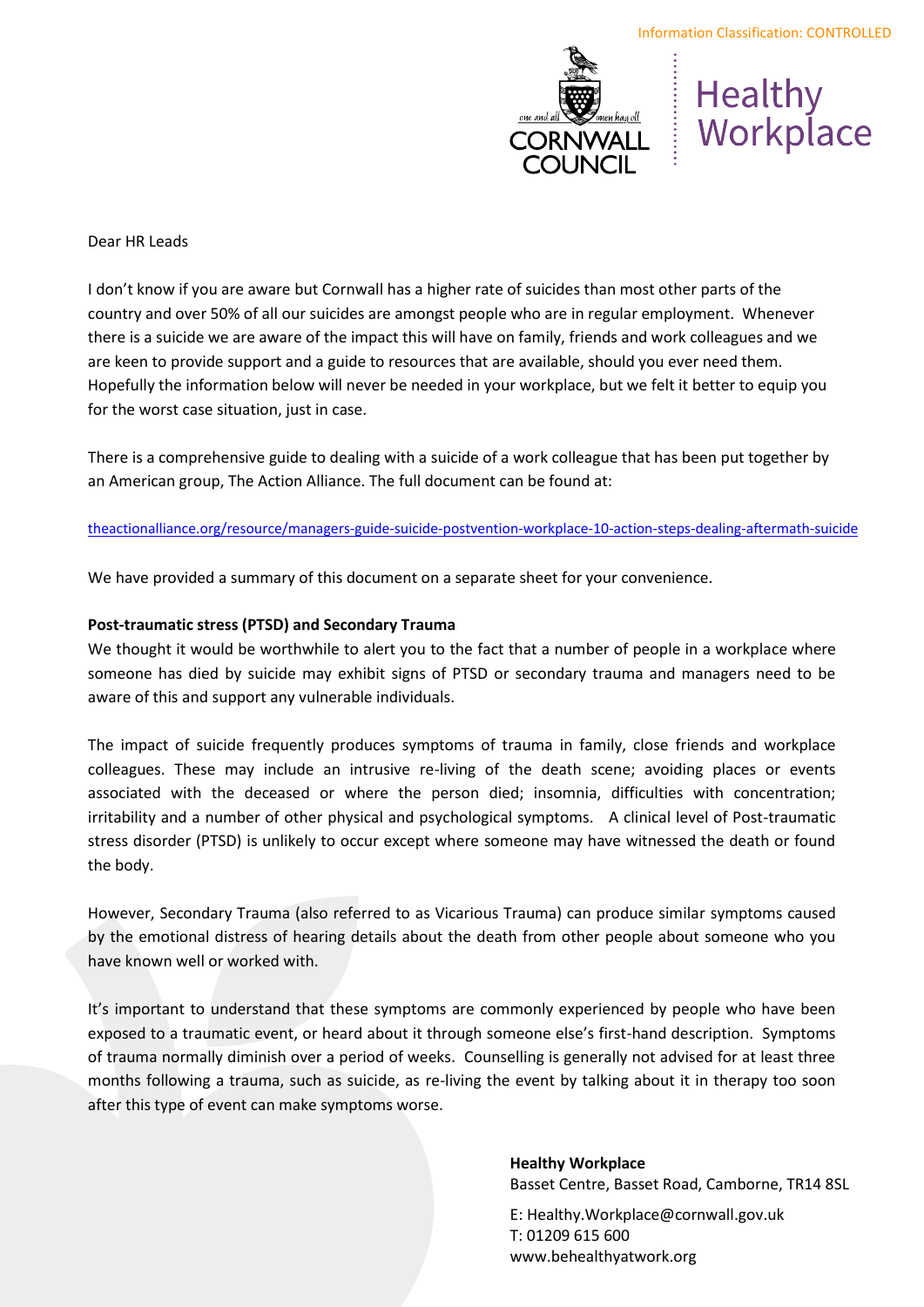

Healthy Workplace

If symptoms (including those caused by secondary or vicarious trauma) continue to escalate for at least six weeks after the death, it is important to seek professional help through your GP or, in Cornwall, from Outlook South West. Specialist trauma therapy is available on the NHS which can help you to manage distressing symptoms.

You may also be interested in this guide to dealing with Post Traumatic Stress in the work place, as this is essentially what employees who have witnessed or are aware of a colleagues suicide feel.

## [www.rcpsych.ac.uk/mental-health/problems-disorders/post-traumatic-stress-disorder](http://www.rcpsych.ac.uk/mental-health/problems-disorders/post-traumatic-stress-disorder)

Finally, you may be interested in two campaigns we are running in Cornwall to promote mental wellbeing. You can obtain relevant resources for your workplaces free of charge by following the links included.

- 1) How are you really feeling is designed to encourage people to look after one another and ask difficult questions [www.cornwall.gov.uk/health-and-social-care/public-health-cornwall/public-health](http://www.cornwall.gov.uk/health-and-social-care/public-health-cornwall/public-health-campaigns/how-are-you-really-feeling/)[campaigns/how-are-you-really-feeling/](http://www.cornwall.gov.uk/health-and-social-care/public-health-cornwall/public-health-campaigns/how-are-you-really-feeling/)
- 2) Don't Flush Your Life Away a set of posters to encourage people to talk about their mental health, rather than keep it bottled up! [www.cornwall.gov.uk/health-and-social-care/public-health-cornwall/public-health](http://www.cornwall.gov.uk/health-and-social-care/public-health-cornwall/public-health-campaigns/dont-flush-your-life-away/)[campaigns/dont-flush-your-life-away/](http://www.cornwall.gov.uk/health-and-social-care/public-health-cornwall/public-health-campaigns/dont-flush-your-life-away/)





Regards

Healthy Workplace

## **Healthy Workplace**  Basset Centre, Basset Road, Camborne, TR14 8SL

E: Healthy.Workplace@cornwall.gov.uk T: 01209 615 600 www.behealthyatwork.org